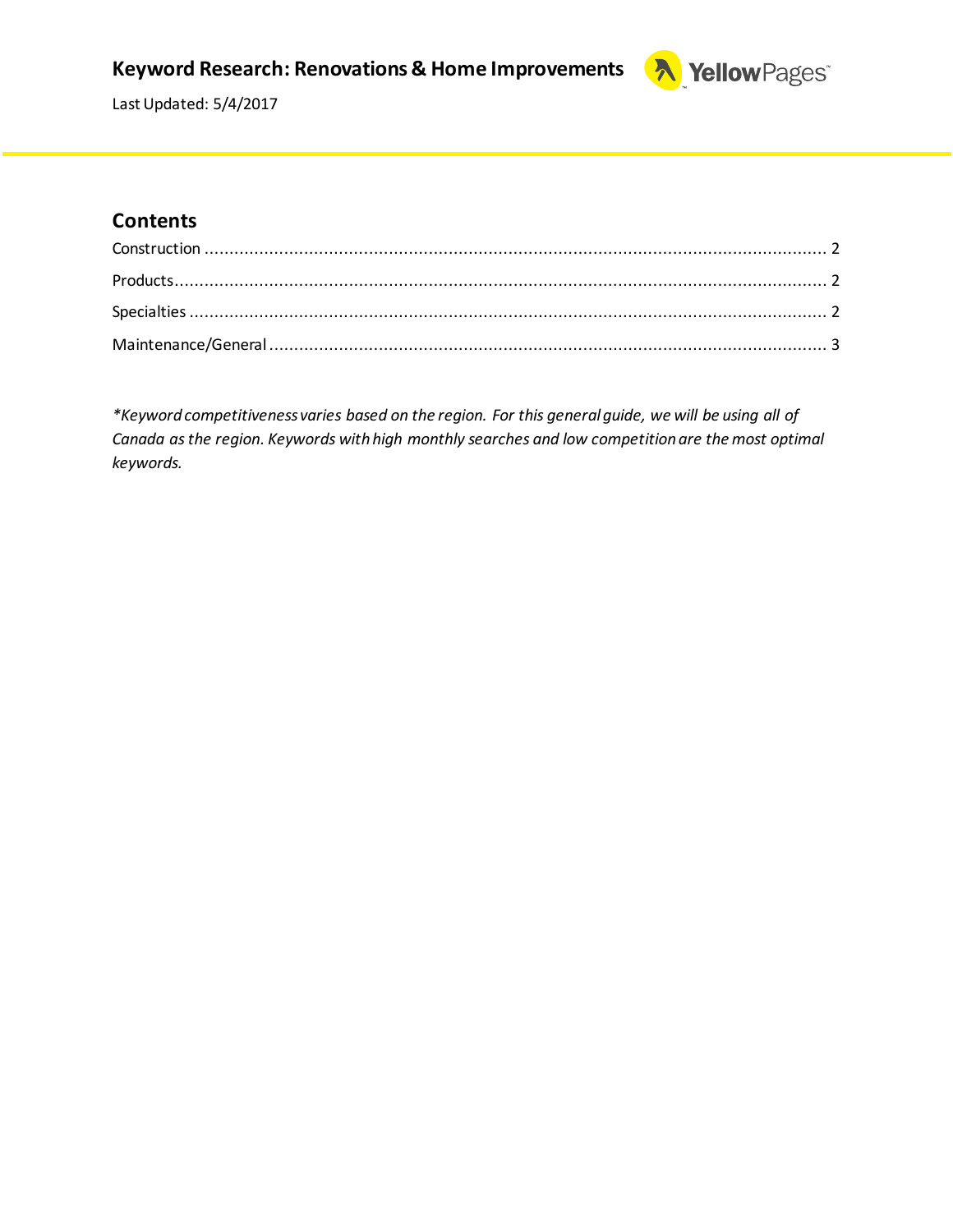# Renovations & Home Improvements

#### <span id="page-1-0"></span>**Construction**

| <b>Keyword</b>           | <b>Monthly Searches</b> | <b>Competition</b>  |
|--------------------------|-------------------------|---------------------|
| 1. Contractor            | $1K-10K$<br>$\Omega$    | Low<br>$\bigcirc$   |
| 2.<br><b>Basement</b>    | $1K - 10K$<br>$\Omega$  | Low<br>$\bigcirc$   |
| 3. Lumber                | $1K - 10K$<br>$\bigcap$ | Medium<br>$\Omega$  |
| Handyman<br>4.           | $1K - 10K$<br>$\Omega$  | Medium<br>$\Omega$  |
| 5. Renovation contractor | $100 - 1K$<br>$\bigcap$ | Medium<br>$\bigcap$ |
| 6. Renovation company    | $100 - 1K$<br>$\bigcap$ | Medium<br>$\Omega$  |

#### <span id="page-1-1"></span>**Products**

| <b>Keyword</b>         | <b>Monthly Searches</b>  | <b>Competition</b> |
|------------------------|--------------------------|--------------------|
| 1. Shingles            | $10K - 100K$<br>$\Omega$ | Low<br>$\Omega$    |
| 2. Blinds              | $1K - 10K$<br>$\Omega$   | High<br>$\circ$    |
| 3. Kitchen countertops | $1K - 10K$<br>$\Omega$   | High<br>$\circ$    |
| 4. Curtains            | $1K - 10K$<br>$\Omega$   | High<br>$\circ$    |
| 5. Kitchen cabinets    | $1K - 10K$<br>$\Omega$   | High<br>$\circ$    |
| 6. Water heater        | $100 - 1k$               | High               |

## <span id="page-1-2"></span>**Specialties**

| <b>Keyword</b>      | <b>Monthly Searches</b> | <b>Competition</b> |
|---------------------|-------------------------|--------------------|
| 1. Interior design  | 1K – 10K                | Medium             |
| 2. Painter          | 1K – 10K                | Medium             |
| 3. Metal roofing    | $1K - 10K$              | High<br>$\circ$    |
| 4. Window coverings | $1K - 10K$              | High               |